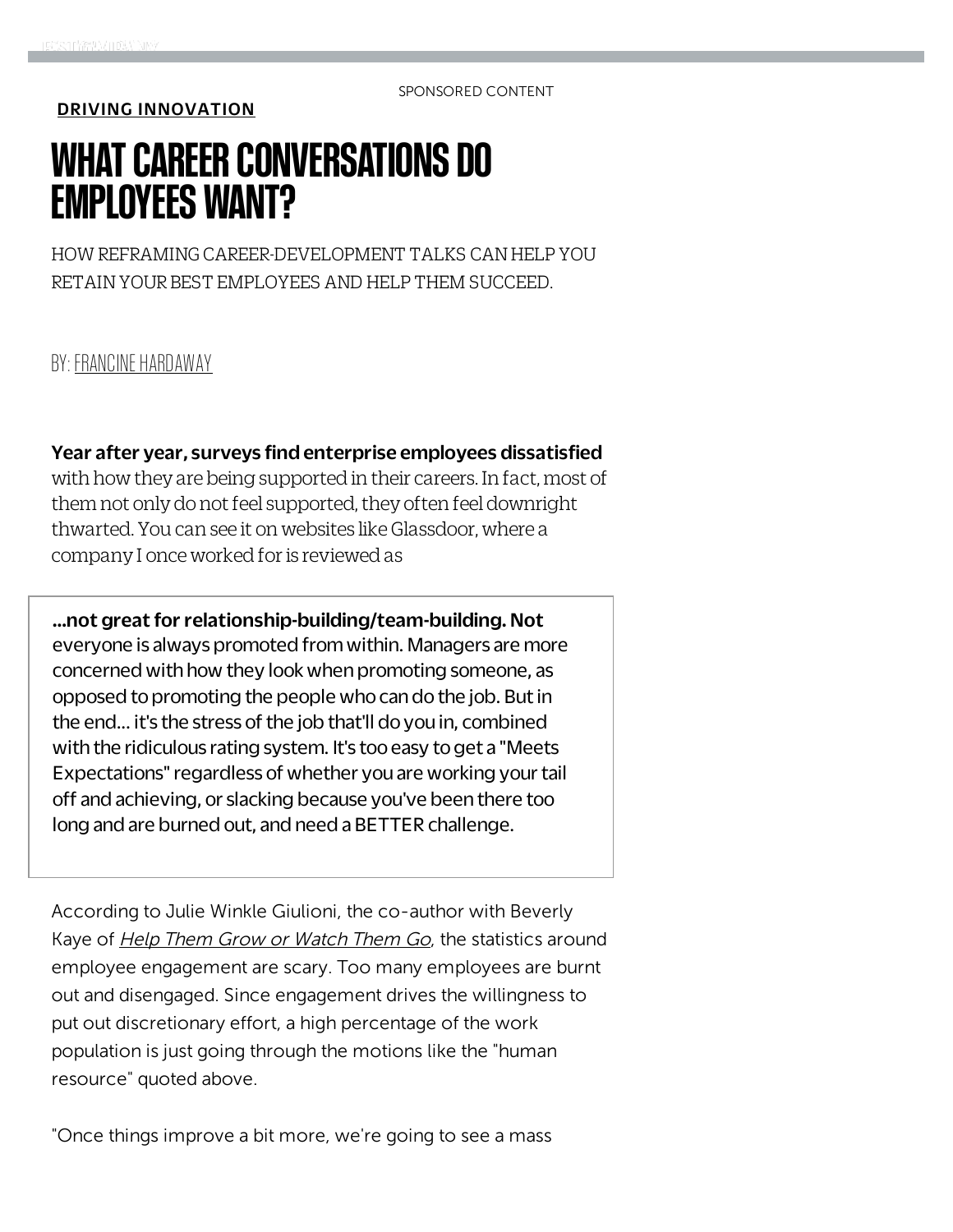exodus from these big companies," says Giulioni. Even now, while the job market is still tumultuous for most people, the best and brightest people are always sought after, and in danger of being stolen out of their jobs for more promising paths to career development.

Kaye and Giulioni, who both have deep expertise in corporate career management, decided to write their book because they have also seen what's necessary to reverse this trend, and how easy it would be for managers to keep their best and brightest. The central theme of this books is how managers and leaders can reframe career development and make it a consistent feature in the workplace, not just quarterly or annually.

The best leaders already practice these simple skills, which are common sense, and have nothing to do with the forms and checklists used my most managers to handle the quarterly or semi-annual reviews they find so taxing. Those supposedly "helpful" systems actually hurt the process, because they're so onerous for managers that by the time they're finished giving all their reviews, they themselves are burned out and only too willing to put their team members in the deep freeze between formal opportunities.

As a result, both employees and managers ask themselves why career development never takes place; after all, it is just a matter of simple mutual respect. "Talk is the most precious and result-driven commodity managers have to share."

Kaye and Giulioni have reframed the feedback loop into a series of short conversations between employer and employee, about five minutes long. They can start as a question you ask an individual employee that causes her to pause and reflect, or a piece of immediate feedback that encourages further thought.

These short pieces of feedback are called "hindsight conversations," and should eventually involve not only an employee and a manager, but also anyone else who can check the perceptions of either. Managers should be encouraging employees to give feedback to each other.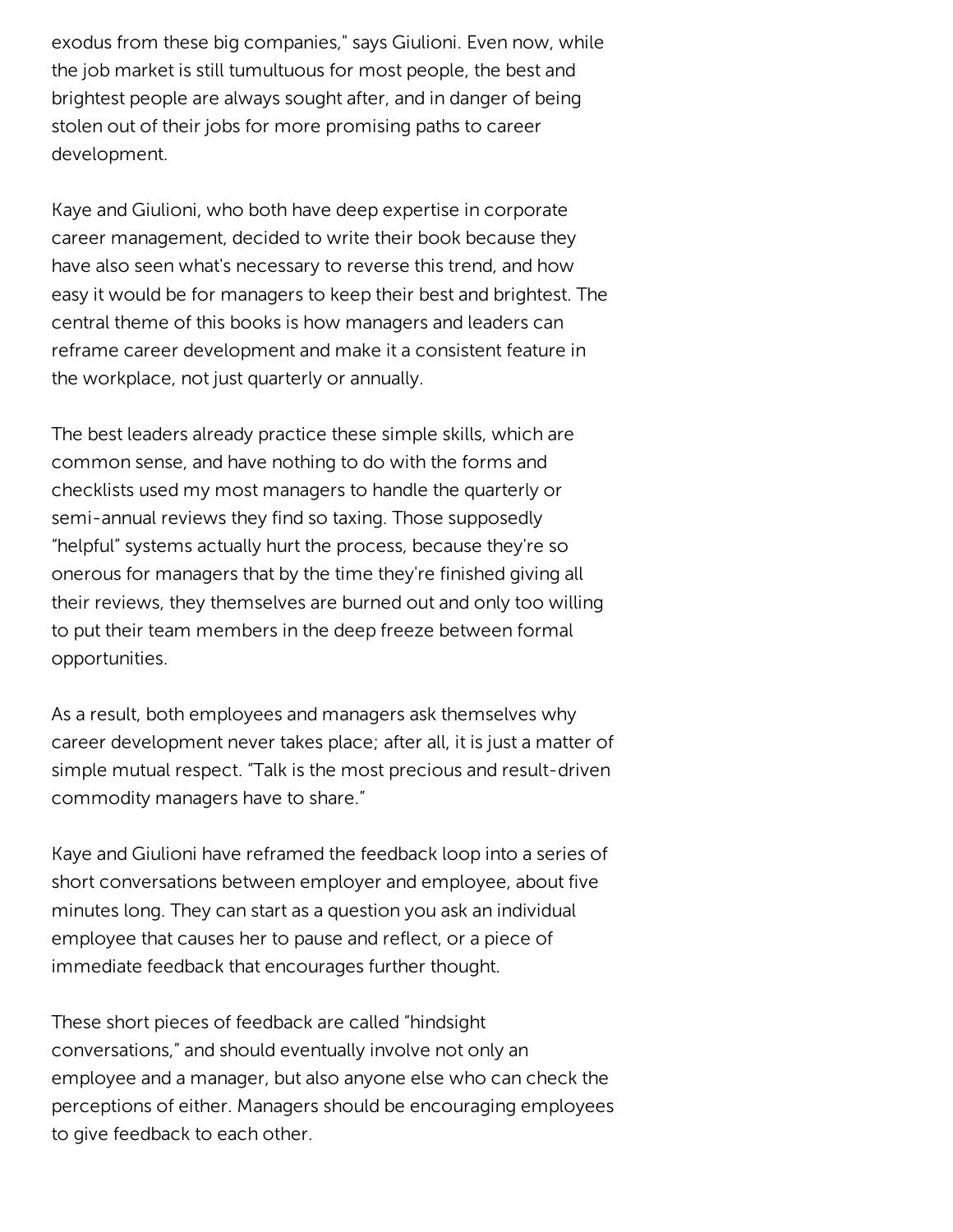Career development involves being able to harness the future, so the authors also recommend "Foresight Forums." Unlike most career conversations, which are one-on-one, these are done in a group, to spark new insights and awareness among team members. They're also an efficient way to offer suggestions and share your perceptions as a manager.

Tools like hindsight conversations and foresight forums help you grow employees into new roles within the business, and arm them with information they'll need to get promotions. Together, hindsight and foresight should help employees gain insight. The question you ask an employee when he or she tells you something but asks you for feedback should encourage that employee to pause and reflect, coming to his own insight.

"You're going to have a career conversation with an employee anyway," says Giulioni. "Why not take the extra minute to cause a pause and focus it toward career growth?"

[Image: Flickr user [Jay Verspeelt](http://www.flickr.com/photos/29290135%40N02/3602936386/in/photostream/)]



**FRANCINE HARDAWAY** 

September 7, 2012 | 2:00 PM

## YOU MIGHT ALSO LIKE



How to Clean Dirty Windows



BlackBerry Q10 Sells Out In The U.K. In Just



5 Benefits of Waking Up Early